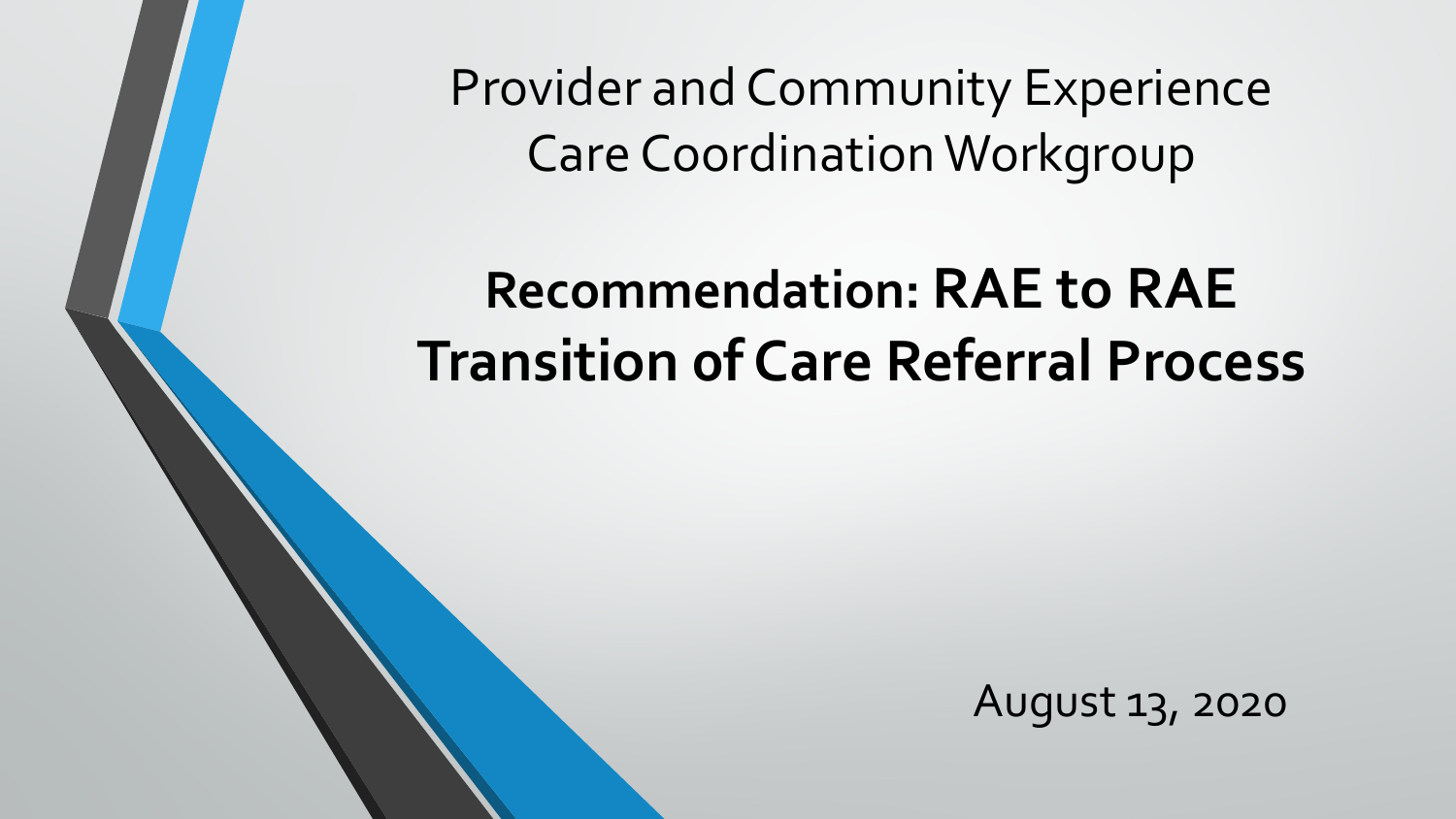## Contents of Care Coordination Workgroup Presentation

- Purpose of RAE to RAE Transitions of Care Referral Process
- Current Issues and Barriers of Transitions of Care Referral Process
- Workgroup recommendations
- Recommended process
- Eight Strategy Screen Responses
- Sample of Referral Form (draft additional edits being made)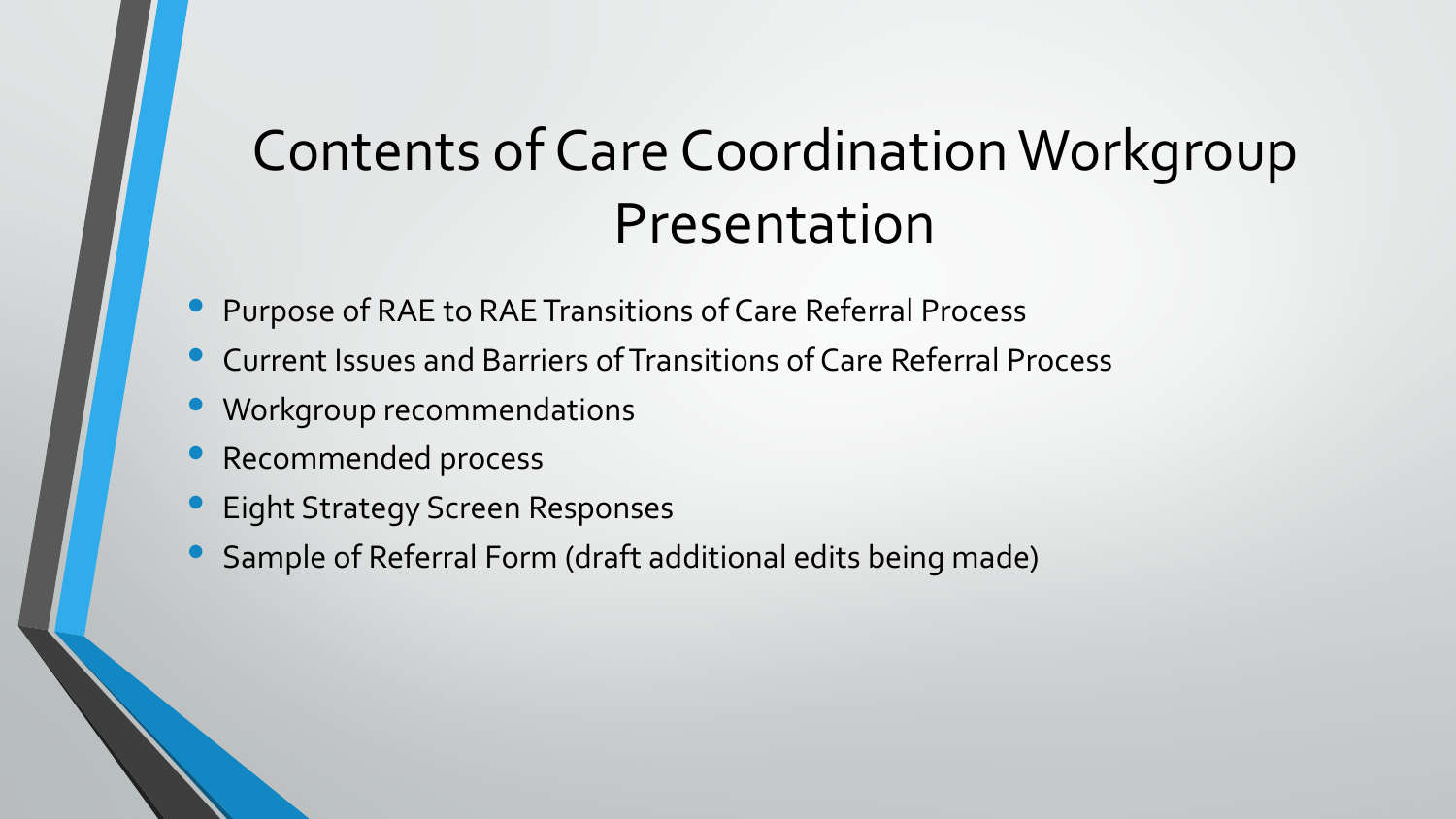## Purpose:

## RAE to RAE Transitions of Care Referral Process

 $\star$  These are workgroup identified purposes to be used in development of purpose statement

- Purpose is to formalize a statewide RAE to RAE transition policy to:
	- Establish pathways for continuity of care and enhance communication process
	- Prevent Health complications, adverse events, as a result of ongoing unmet needs, gaps in care, medication and other necessary treatment.
	- Create a more seamless process and encourage transfers of care between RAEs so members and providers feel supported in the process.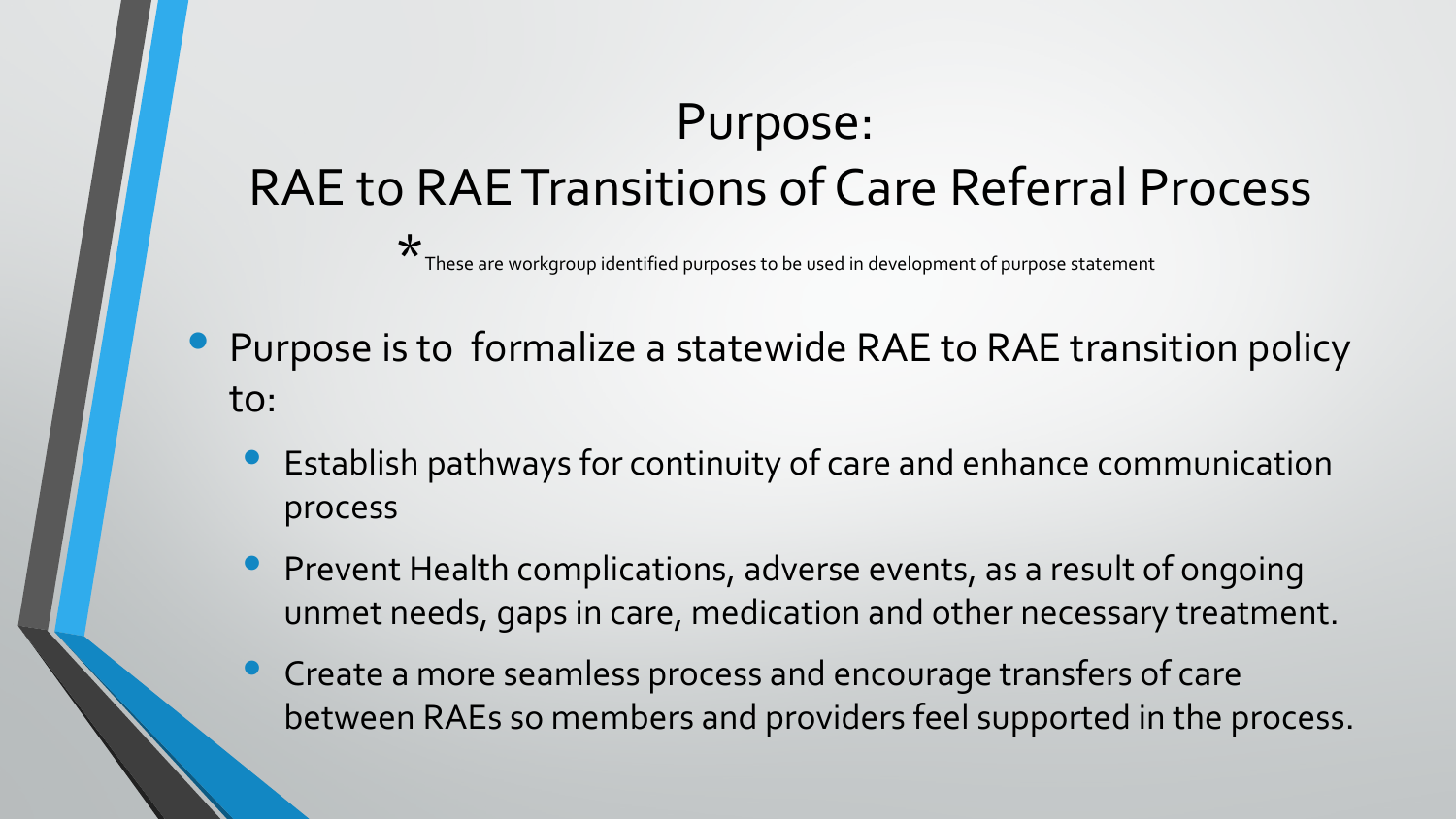## Purpose continued…

- To provide a smooth transition between RAEs for members that ensures members' bio-psycho-social needs continue to be met.
- Capitalize on the care manager and member relationship during the transition by assisting providers and members with understanding the process, why this occurred, and how they can be connected with a care manager at the new RAE. This process will provide an overview of information to get the new RAE connected to the member and encourage a "warm handoff" to encourage continuity of care and member/provider satisfaction
- To make sure Members in transition do not fall through the cracks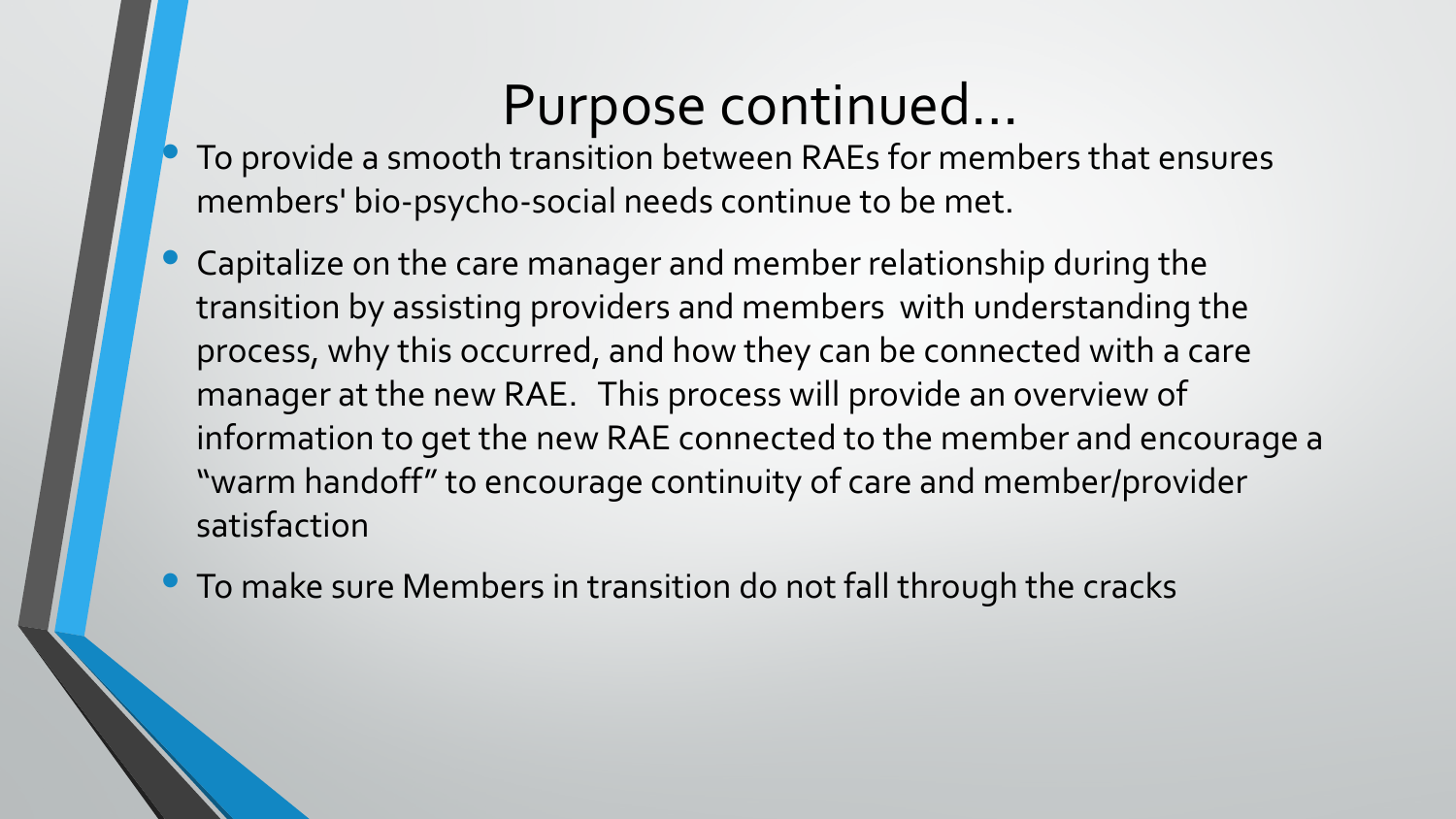Current RAE – RAE Transitions Issues and Barriers:

#### • **Barriers and Issues**

- Lack of performance measurements
- Lack of consistent process and identified contact
- Difficulty identifying members
- The new RAE does not receive timely information about members who moved and are now in their RAE region. The new RAE does not receive the contact info for the previous RAE case manager who managed the Members' care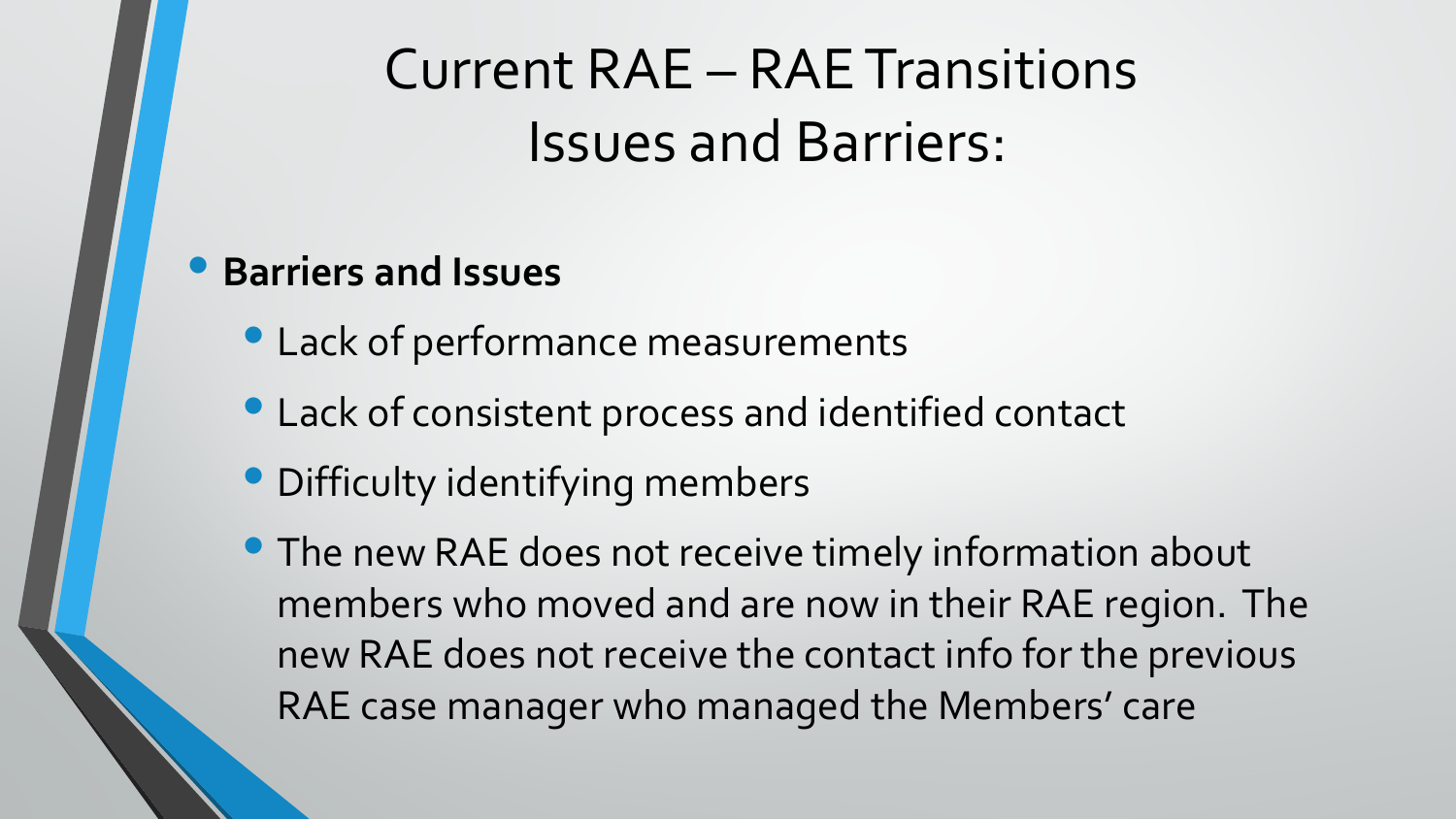## Issues and Barriers… continued

- The process is challenging for providers and members. This often involves the member needing to initiate transition to a different RAE. Providers can assist; however, this often involves needing to be, or on the phone, with the member. There are often long wait times or unanswered phones. This leads to disruption in care.
- Lack of continuity of care and members being "lost" in transition resulting in gaps in care, treatment, and medication.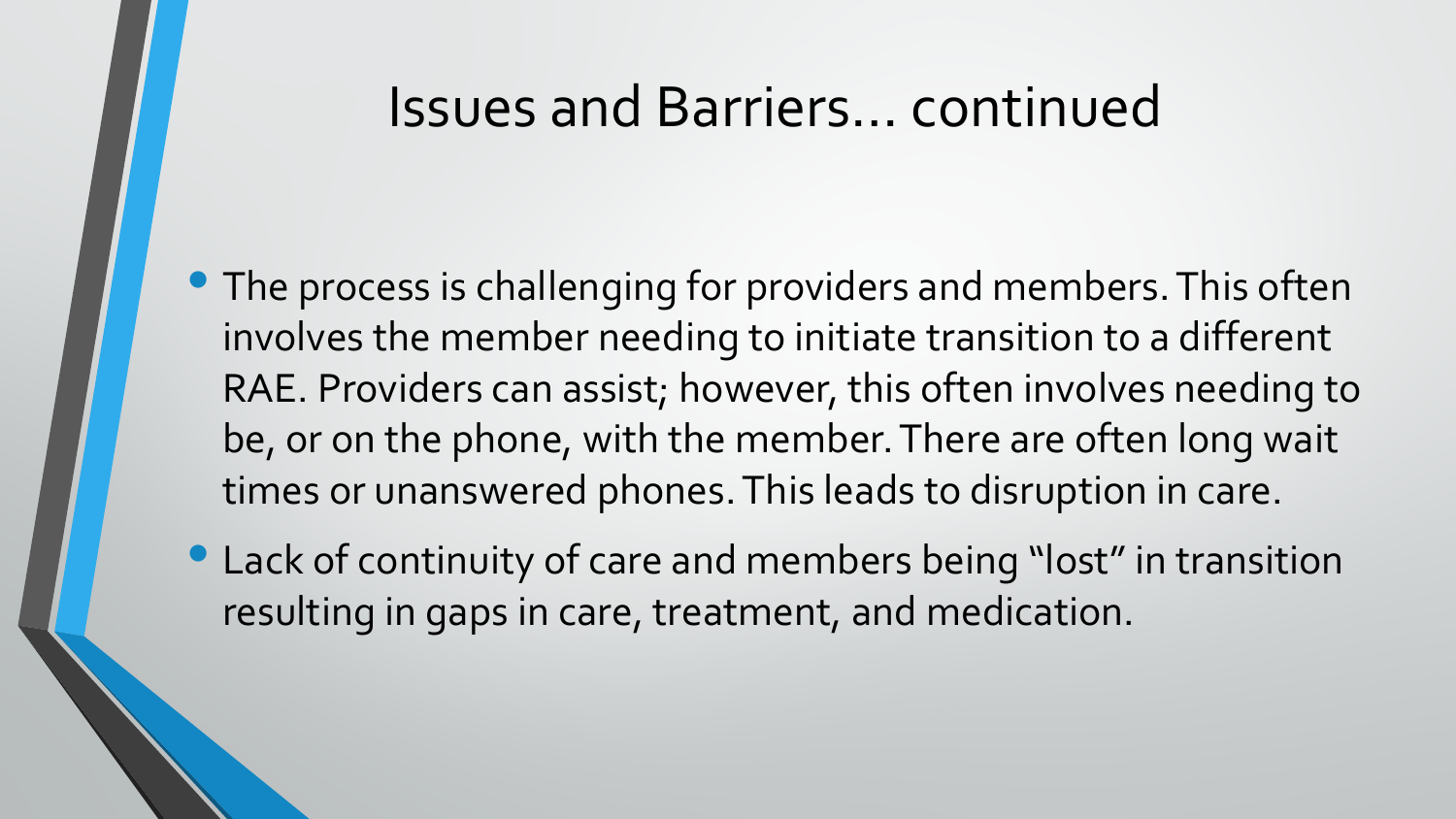# **Recommendation: RAE to RAE Transitions of Care Process**

- Statewide use of unified Care Coordination Transitions of Care referral form
- Standardized RAE referral email in each region
- Establish a care manager and provider survey to gather data points – number of members transitioning between RAEs and number of adverse events i.e. hospitalizations, emergency department visits, delay in establishment of medical home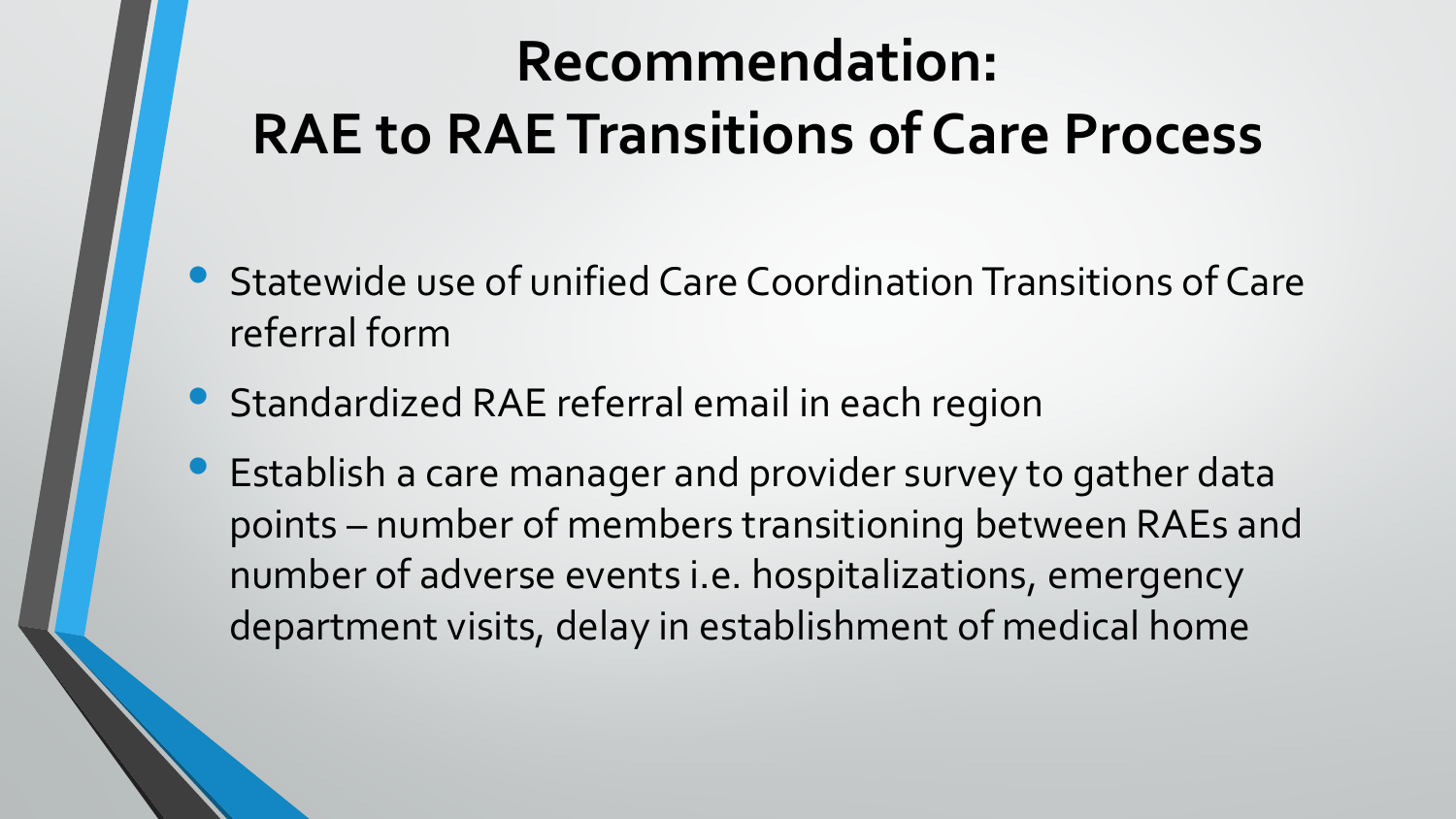## RAE to RAE Transition Process

#### • **Process**

- Identify person in process of transition to a different RAE
- Current RAE CM -assist with finding a new medical home as needed, and connect with transferring PCP and behavioral health communicate ongoing immediate treatment needs
- **Current RAE CM assist with new attribution when possible**
- Current RAE CM complete transition form and send to identified new RAE
	- Each RAE to establish "generic referral email address
	- Form to list email contacts per RAE and instructions for completion
- Upon receipt of referral form the new RAE CM contact current CM to ensure access to ongoing treatment by completing warm hand-off between RAEs
- Quarterly care management and provider survey to monitor referral program for the year 2021.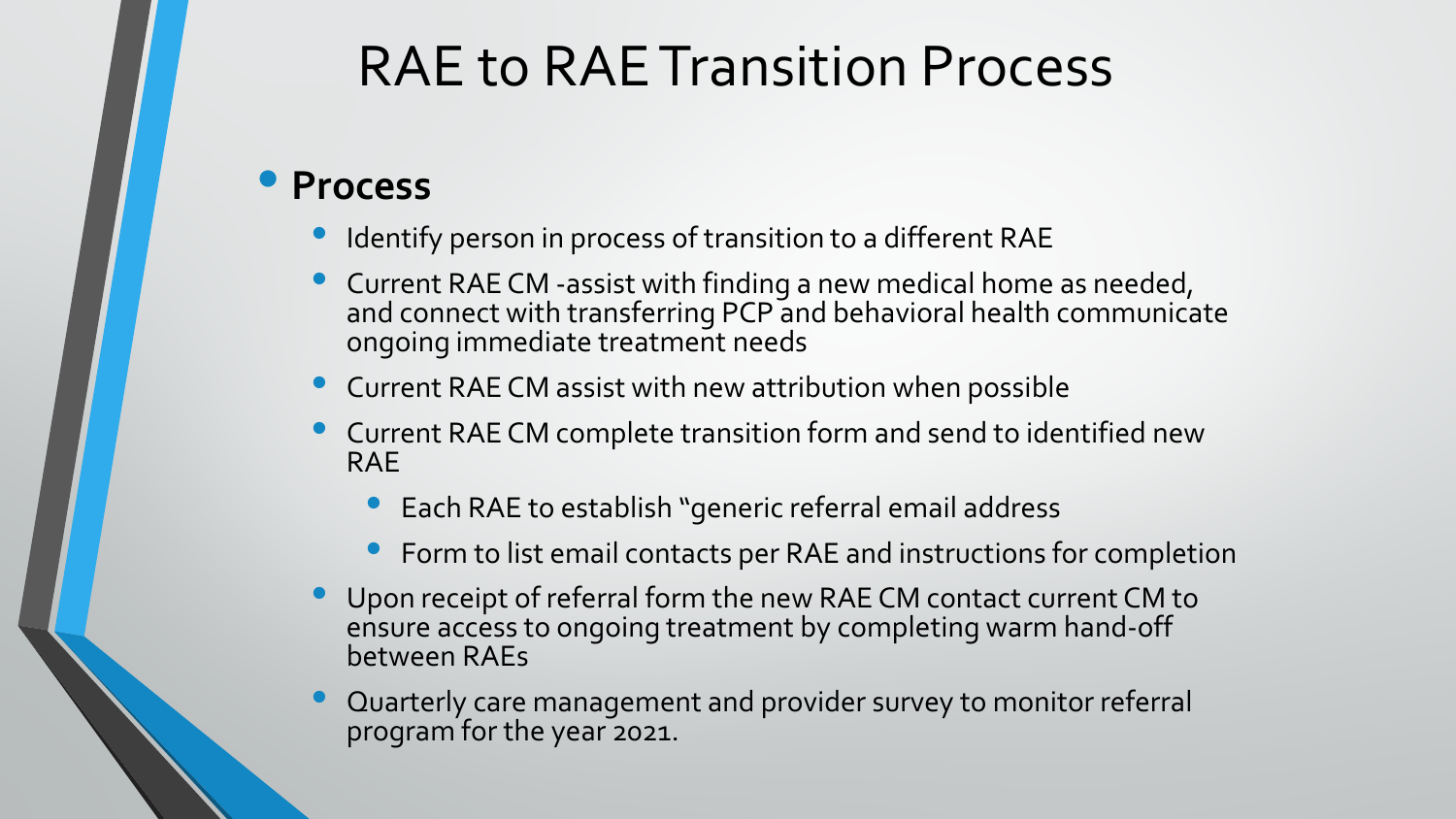## **PIAC Provider and Community Experience Subcommittee Strategy Screens:**

• In order to identify and address specific criteria of the subcommittee's charge, the subcommittee will incorporate the following strategy screens as part of its operations and will incorporate them in any subsequent objectives, processes and products: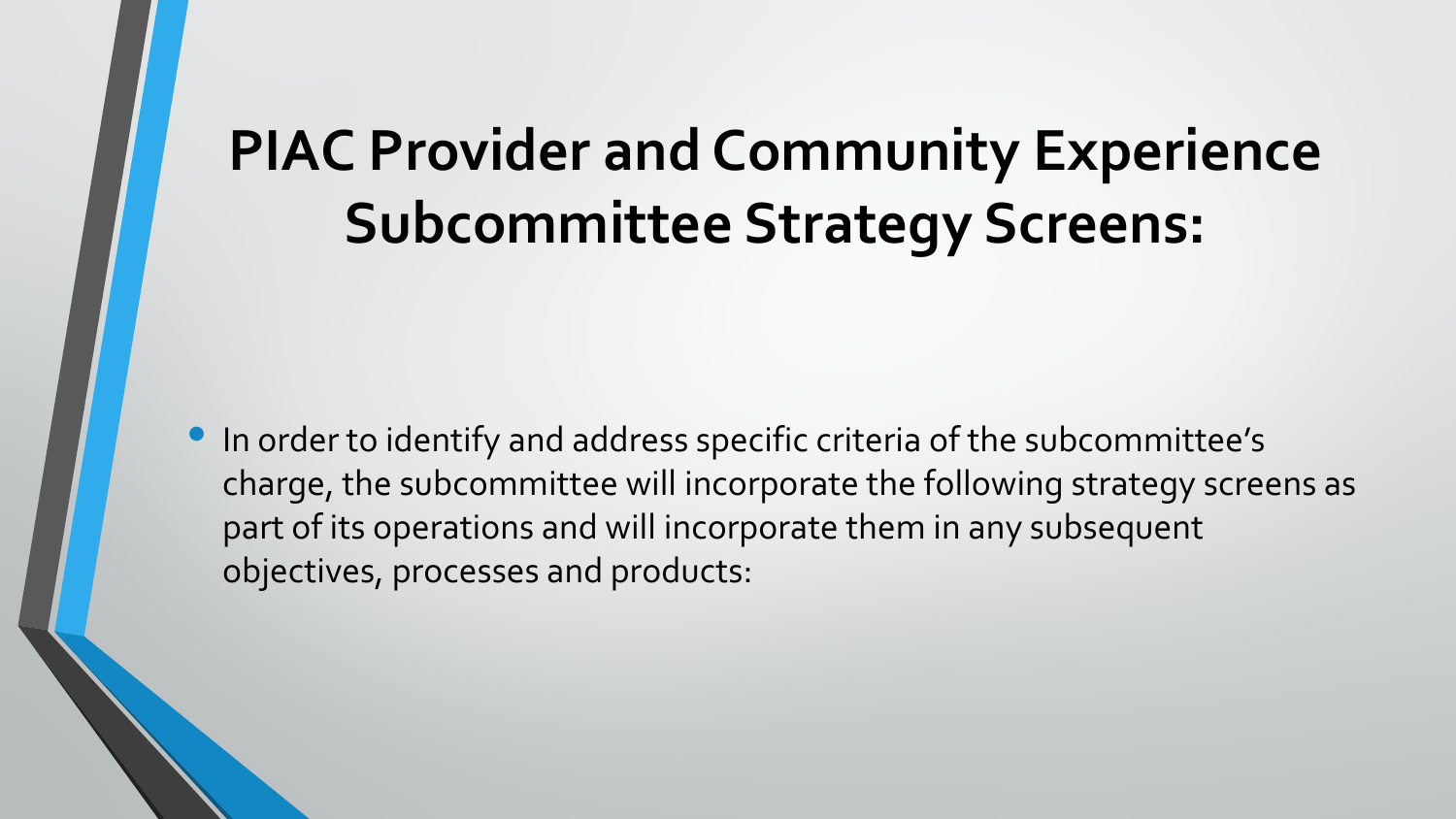#### **RAE to RAE Transitions of Care Process**

*Screening strategy: How do we measure up?*

- How will members be impacted by the recommended process?
	- *Preventing adverse outcomes by assisting with getting appointments and ability to to get medication. Members will have more seamless transitions between RAEs and improved care coordination*
	- *Attending continuously to member bio-psycho-social needs thereby, decreasing potential issues in physical or behavioral health, and the overall disruption in care if the social determinants are not addressed.*
	- *The new process will ensure continuity of care for the Members*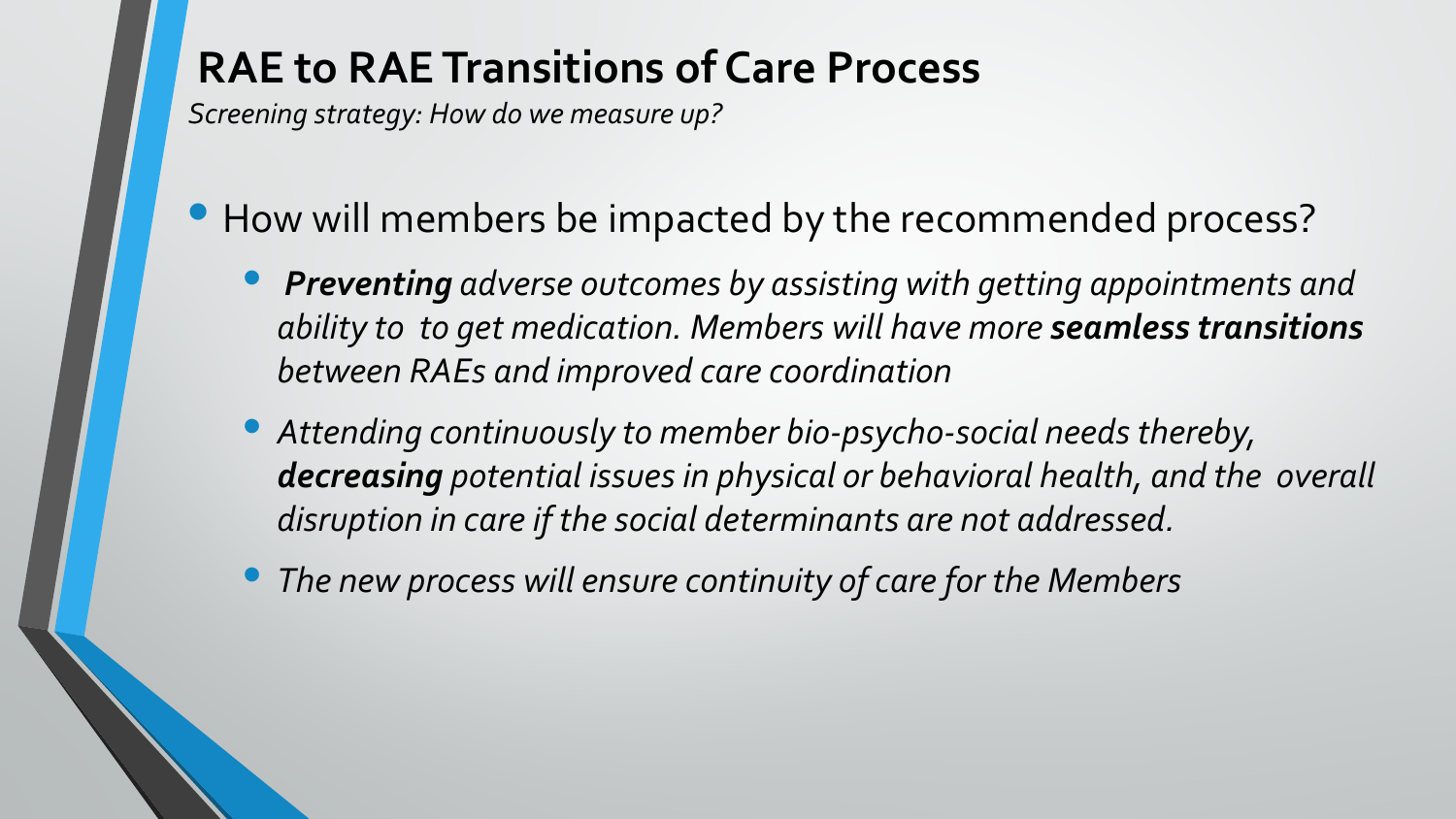## *Screening strategy continued…*

- How will specific member populations be impacted by the recommended process?
	- *Members who experience RAE changes due to hospitalizations, social determinants of health, or frequent provider changes will have more continuity of care.*
	- *Preventing the need of a higher level of care for physical or mental health. This may be preventable if services could be easily continued. The social determinants of health may also be impact and could lead to disruption in housing or food security. Basically, people may not have a positive experience, overall population health decreases, and costs can increase. This is the opposite of meeting the goals of the Triple Aim. Additionally, providers may become frustrated, disrupting the goals of the Quadruple Aim.*
	- *For members with complex and special needs it is important that transition from one RAE to another goes smoothly as to not interrupt care, prescriptions, behavioral health etc. and to be sure Member is supported with SDOH needs. The new process will ensure continuity of care for the Members*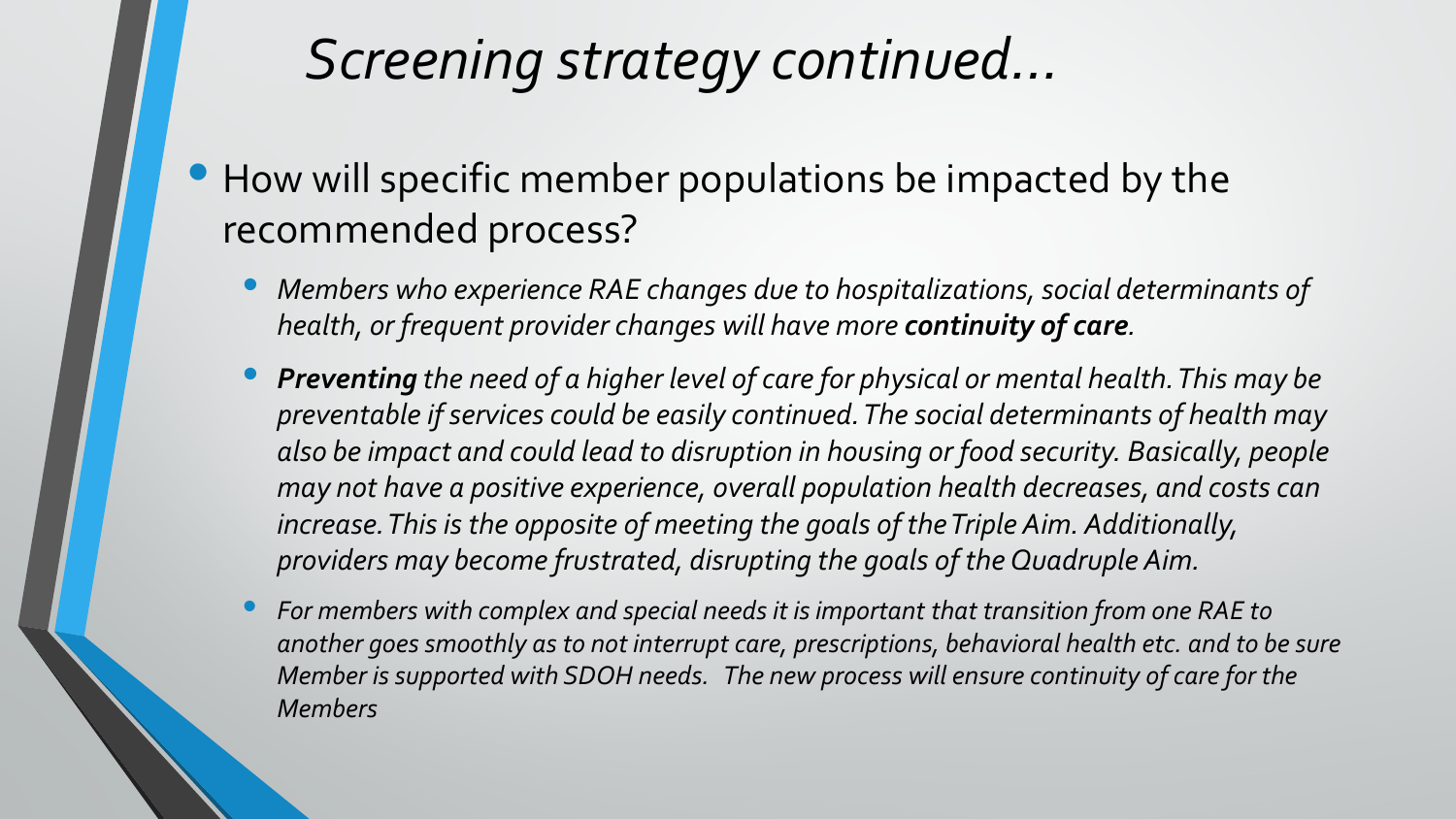## *Screening strategy continued…*

- How are providers impacted by the recommended process ?
	- *Prevent issues with attribution and payment, inheriting members in crisis*
	- *Members who experience RAE changes due to hospitalizations, social determinants of health, or frequent provider changes will have more continuity of care.*
	- Less time is spent trying to obtain information; thereby, preventing *disruption in care, providers not working at the top of their licenses, and bringing the transition process in alignment with the Quadruple Aim.*
	- *If the new case manager has access to the old case manager, they can help expedite medical records info for the new provider, making care transitions smoother.*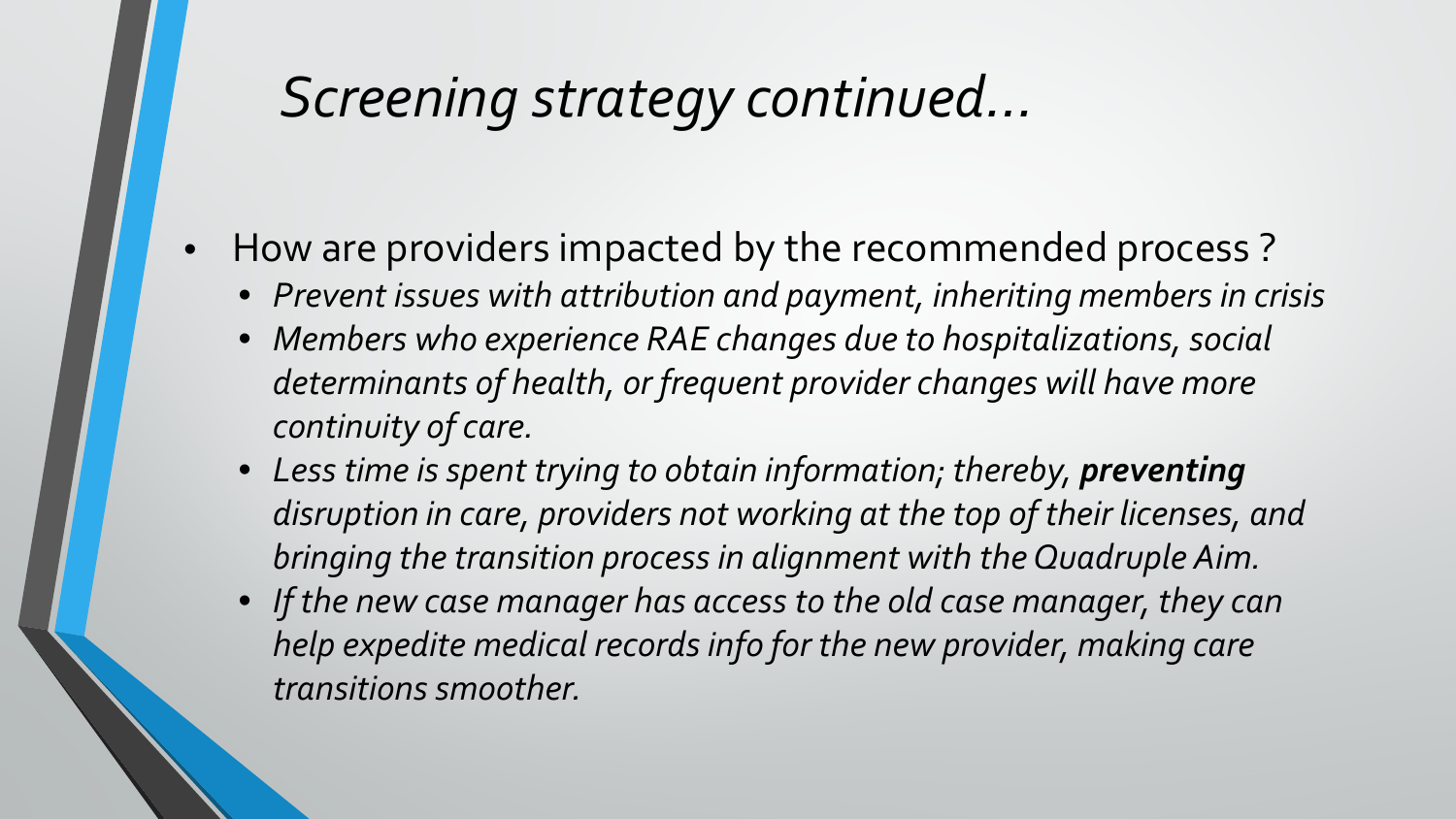## *Screening strategy continued…*

- How is equity advanced by the recommended process?
	- *Members with social determents of health that lead to RAE changes will experience more equity and continuity of care.*
	- *Through smooth transition, members can obtain the correct type of care- it is individualized and meets their current expressed needs.*
	- *A smooth transition ensures that the member receives the services they need*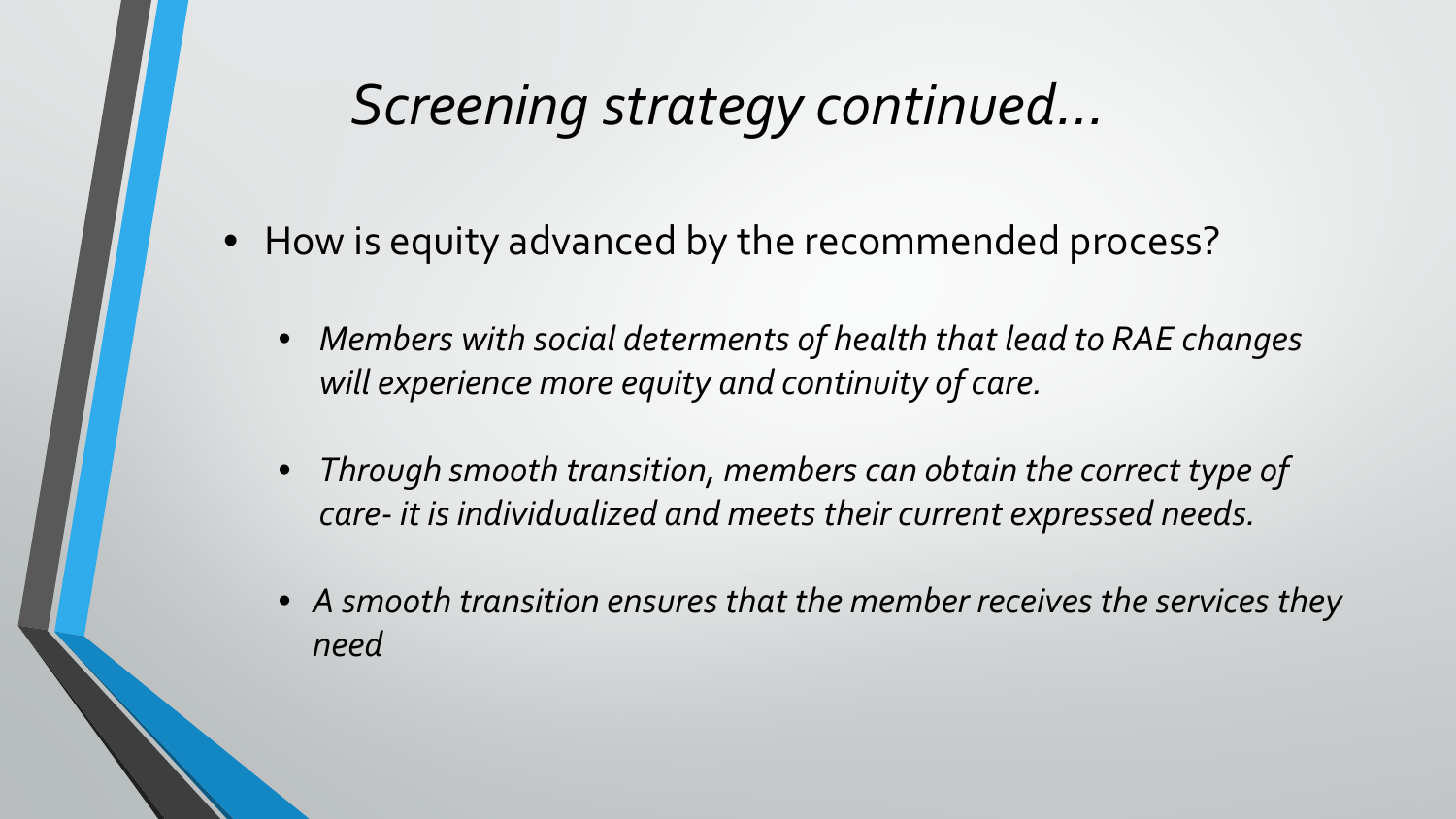## Screening Strategy Continued…

- How is integration of physical and behavioral health addressed by the recommended process?
	- *The form lists both physical and behavioral health needs and care managers will be able to address both when assisting with RAE transfers.*
	- *Through smooth transition, member information is coordinated in a way in which care for all bio- psycho-social needs are examined and addressed.*
	- *Transition of care warm handoffs ensure that the new RAE knows what physical and BH needs the Member has and can support them Member with both needs.*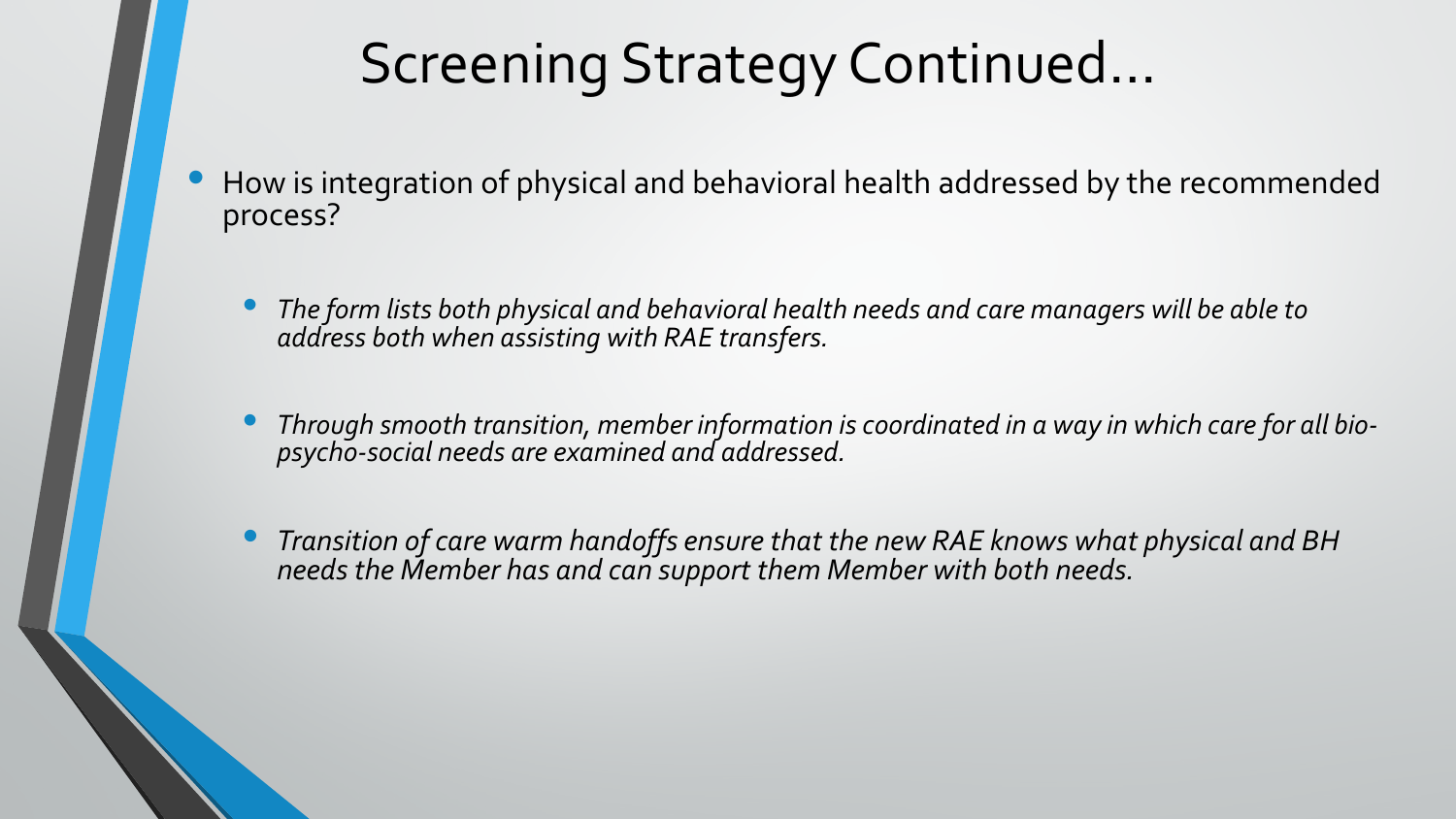## Screening Strategy Continued…

How is care coordination assured by the recommended process?

• *Establishing a unified process and standards*

- *With the new referral form*
- *By encouraging more coordination between RAEs and ensuring there is a centralized email box at each RAE that is monitored by several managers to encourage delegation of case and care coordination between RAEs, which is currently lacking.*
- *There would be a stronger opportunity for appropriate care coordination activities when new providers and care managers are appraised of members' strengths and needs.*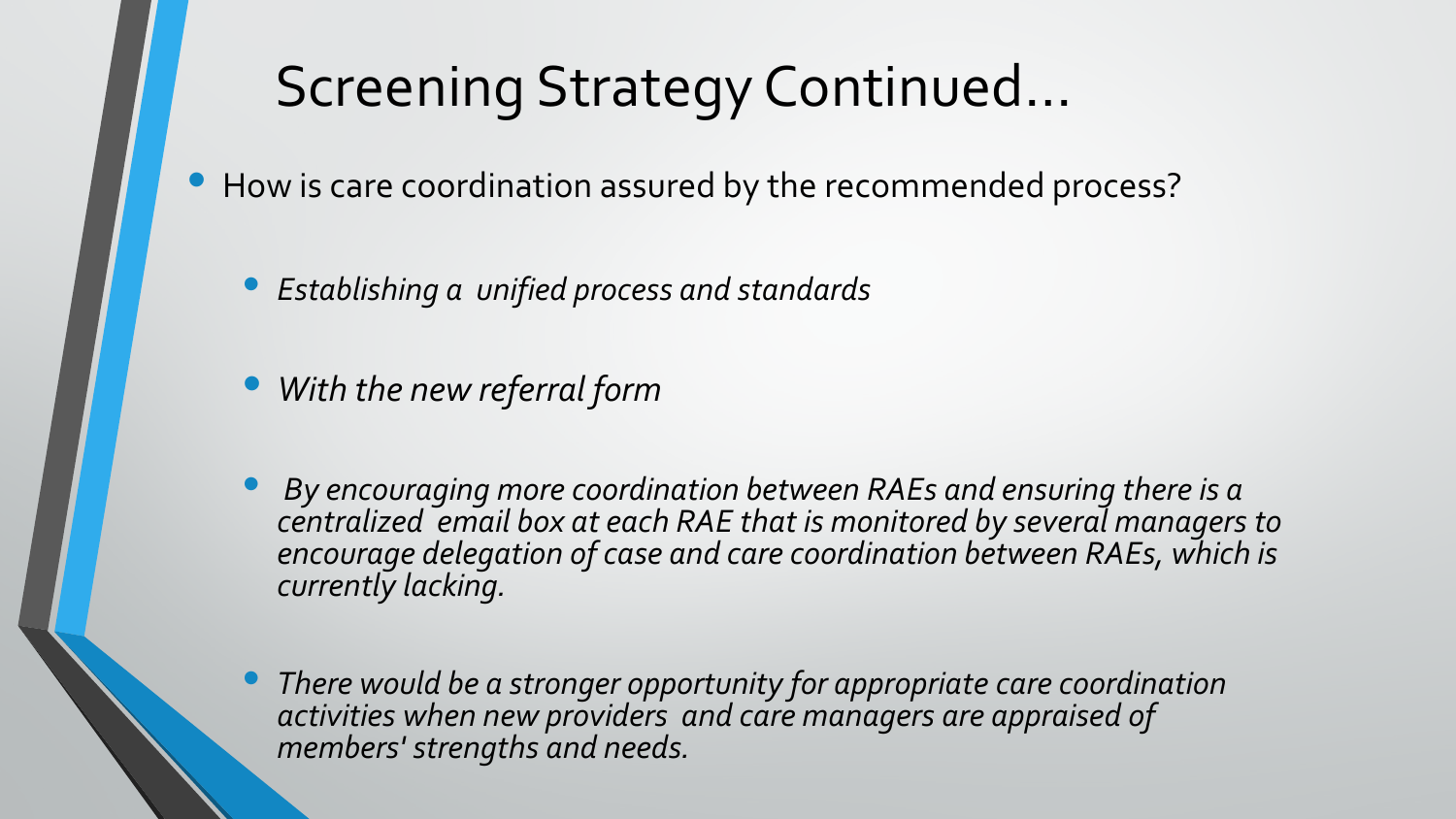- Screening Strategy Continued...<br>What are the cost, quality and access implications by recommended process?
	- *Decreasing high cost care, hospital and emergency department utilization as a result in preventing gaps in care and coordination*
	- *No direct cost as RAES will monitor own email box. The process, monitoring and between RAEs will improve quality of RAE transitions. Members and providers*  will be provided with pertinent information that will lead to better access to care *managers and continuity of care between RAEs*
	- *Appropriate care/coordination of care activities, leads to decreased costs, increased population health, increased positive experiences of members, and provider satisfaction. Alignment with the Quadruple Aim*
	- *Members will not fall through the cracks, tests and services will not be duplicated,*  access to providers at the new RAE will improve with the new RAE case manager *supporting the Member*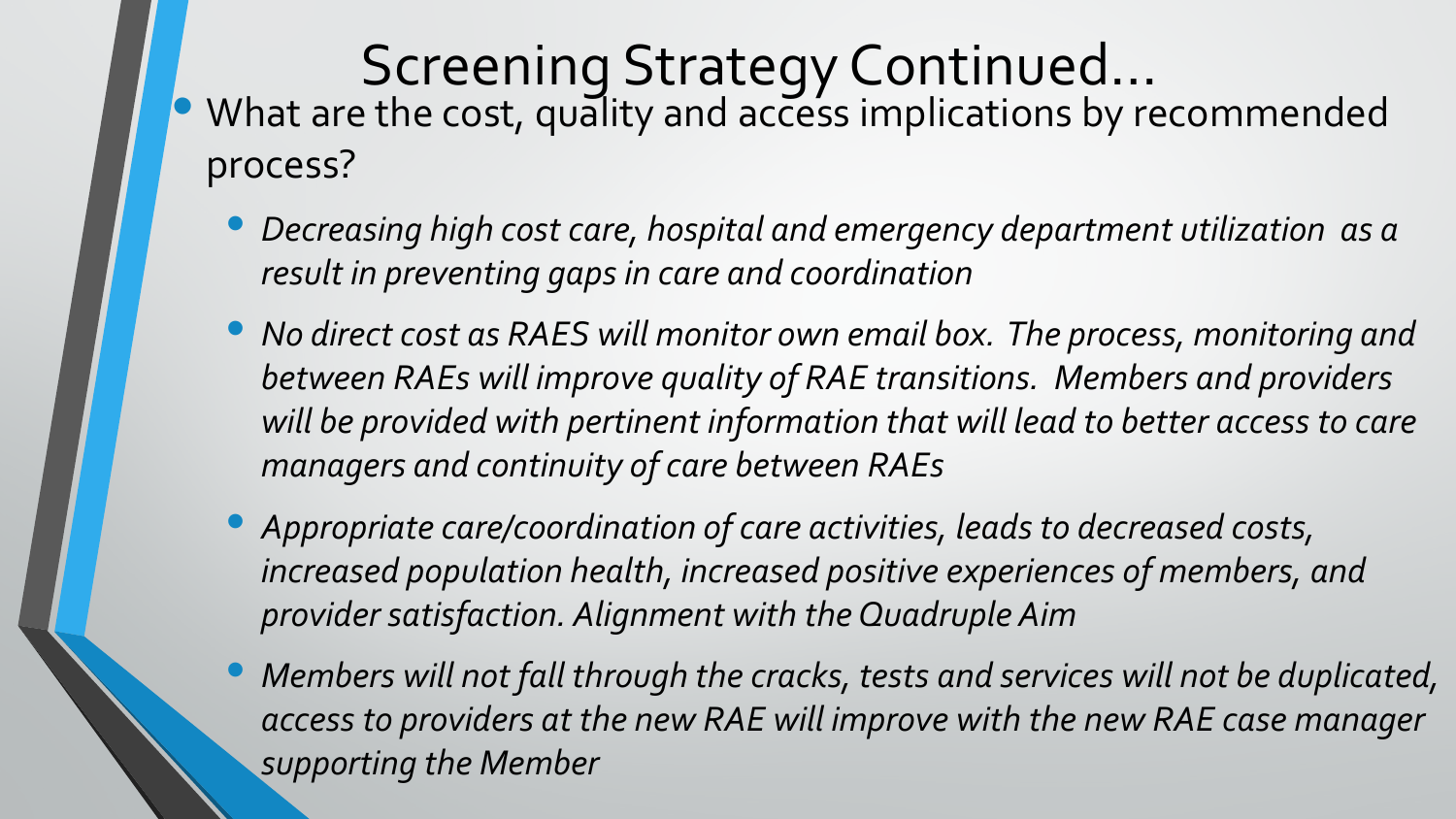## Screening Strategy Continued…

• How is success measured for recommended process ?

- *Percentage of transition forms used*
- *Percentage of increase hospitalization or emergency room use after transition*
- *Provider feedback*
- *Through quantitative and qualitative data. This may include number of times "communication loops" were closed, patient satisfaction surveys, provider satisfaction, longitudinal data of patients' health/claims, number of ER/hospital visits pre/post transition, number of prescriptions, etc. There needs to be a high emphasis of the appropriate data collection (e.g. what data will get the answer to the question we are asking), instead of more data for data's sake.*
- *Quarterly care manager and provider surveys*
- *We will not receive complaints about members falling through crack due to transition from one RAE to another*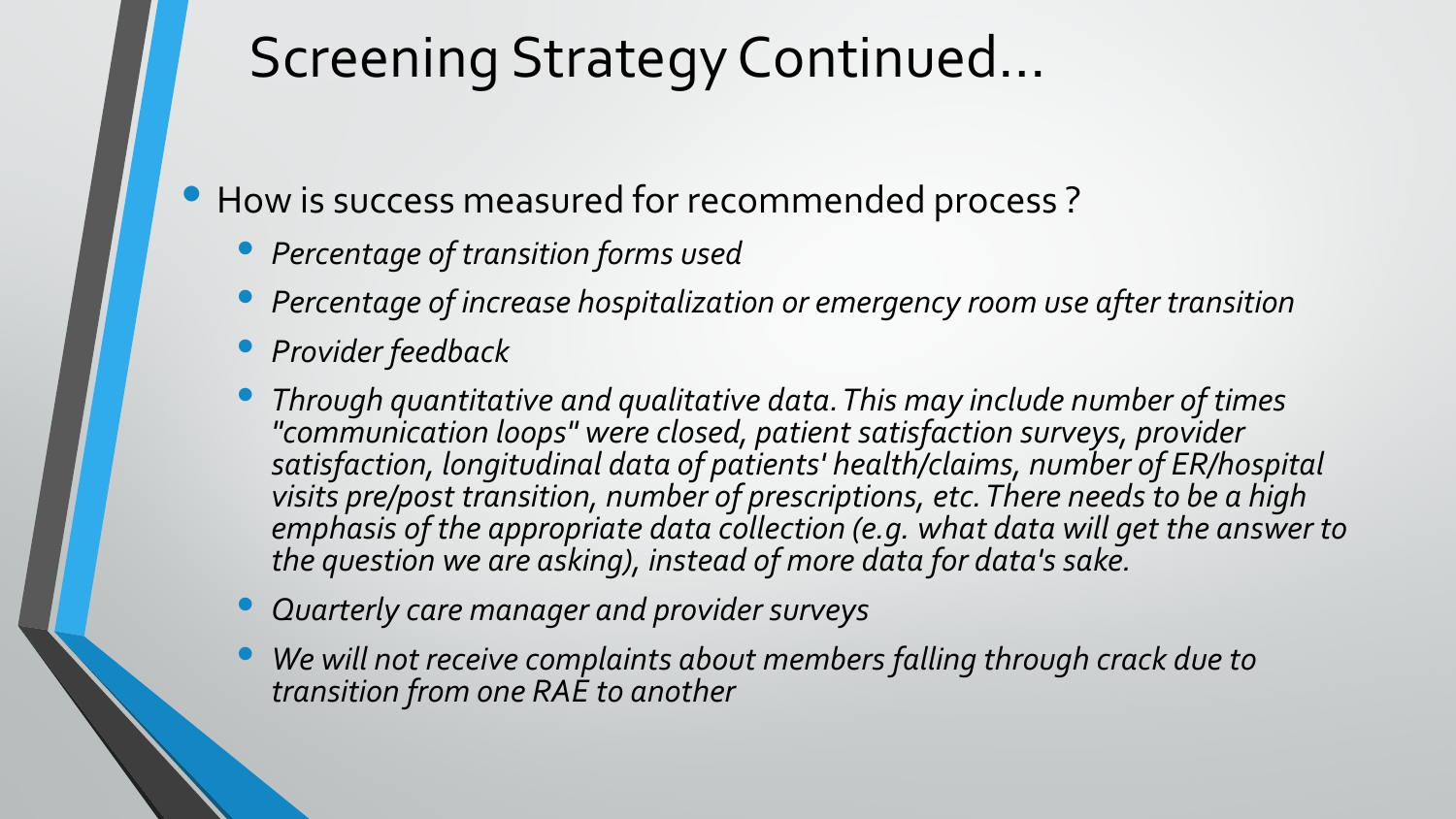### Care Coordination Transitions of Care (RAE to RAE) Sample Referral Form

• Attached form, additional edits, including instructions and RAE contacts to be added.

• Form is meant to be easy for CM to complete and enough information to start the CM assignment process and contact current RAE for warm handoff